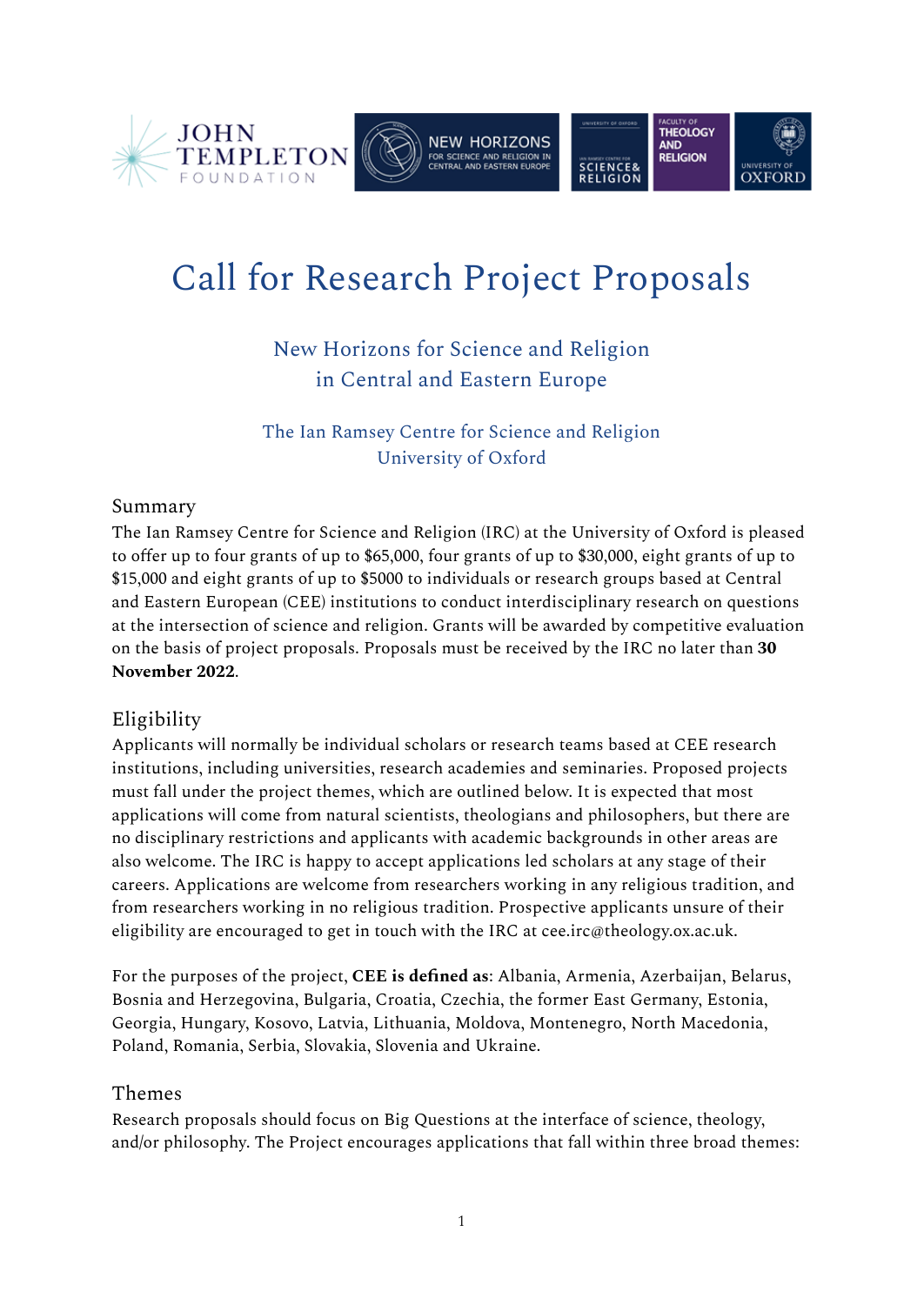science and religion in the CEE context; reason and faith; and persons, mind and cosmos. Suitable topics include:

- The significance of theological traditions for scientific practice today;
- The relations of brains, minds and human persons;
- Whether physical cosmology can explain the origin of the cosmos;
- The role of religion in the historical development of science;
- The place of values in the natural world;
- How the history of CEE has influenced views on science and religion;
- Free will and scientific determinism and/or divine foreknowledge;
- Empirical psychology and the second person perspective;
- Phenomenological approaches to religion;
- Understanding notions of God, good and evil in a scientific age.

For further example areas, applicants are strongly encouraged to visit the Ian Ramsey [Centre's website](https://cee.ianramseycentre.ox.ac.uk/research). Proposals with an interdisciplinary component are especially encouraged. Favourable consideration will be given to clear, focused research questions, with the potential for broader implications.

### Activities

Research projects may include conferences, colloquia, research leave, visiting speakers, research assistantships, fieldwork, publication, editing, programme development, laboratory work and public engagement. Other activities may be included if a good justification is given for them. The IRC **cannot** fund student scholarships or normal running costs of institutions. If you are in doubt about whether a possible activity would be appropriate, please contact the IRC at cee.irc@theology.ox.ac.uk. We encourage projects to allocate some resources to media documentation, e.g. a website, posters, photography and/or filming at events. These should be included in the final report.

Project leaders shall submit an interim report halfway through the duration of their projects, and a final report at the project's conclusion. Project activities must be finished by 31 August 2024.

Whilst research visits and translation work are permitted as project activities, applicants should note that the IRC also runs **separate competitions** for research fellowships and major translation projects, details of which are [available here](https://cee.ianramseycentre.ox.ac.uk/applications). It is likely that project proposals that centre on a research visit or translation work will be more appropriate to the competitions dedicated to those purposes.

## Application process

Applications for project grants in the second round must be submitted by **30 November 2022**. Applications must be written in English and will include the following documents:

- A completed **proposal form**, including the amount requested, the start and end dates of the project, and an outline of the project's themes and activities;
- A completed **institutional support form;**
- A completed **budget template;**
- A full curriculum vitae of the project leader;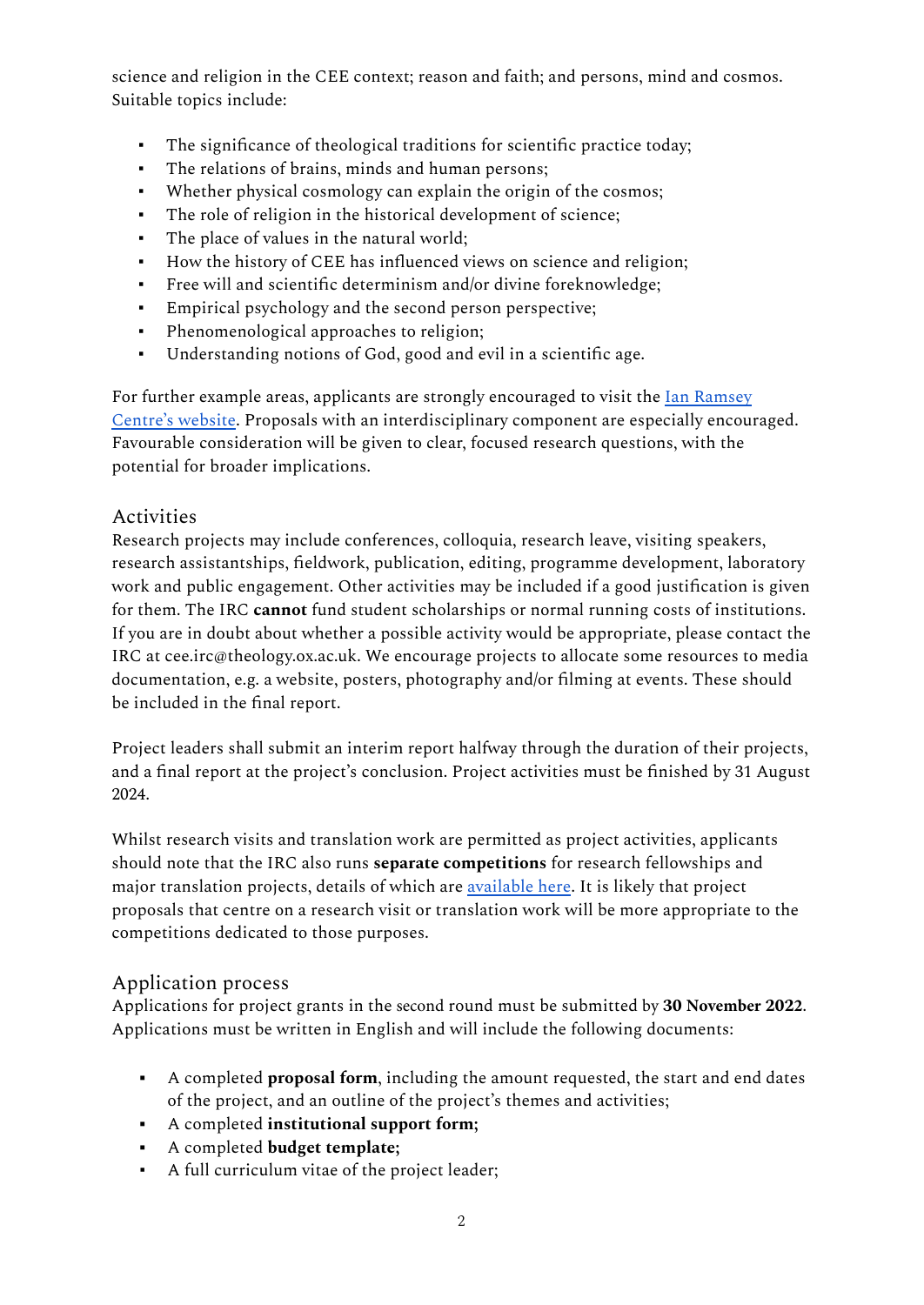- Short curricula vitae of other members of the team if applicable;
- Any other supporting materials (graphics, institutional media etc.).

All application materials should be submitted via email to cee.irc@theology.ox.ac.uk with the subject line: "Research Project Proposal: New Horizons in CEE". The IRC will announce the results of the competition by **28 February 2023**. Should you require further information about the application process, please refer to the Frequently Asked Questions below. If your question is not answered, please contact cee.irc@theology.ox.ac.uk.

## Frequently Asked Questions

#### *Who can apply?*

Individual researchers or groups of researchers based at institutions in Central and Eastern Europe. These institutions will generally be universities but applications from e.g. academies of science, seminaries, research institutes etc. are also welcome and will be in no way disadvantaged. If in doubt about eligibility, please contact cee.irc@theology.ox.ac.uk.

#### *Is there a minimum duration for projects?*

There is no fixed minimum duration for projects. Naturally however the IRC seeks to maximise the impact of its grants, and larger projects are expected to normally be of substantial duration.

#### *Is there a maximum duration for projects?*

There is no fixed maximum duration for projects, except inasmuch as all project activities must be complete by 31 August 2024.

#### *Do I have to apply for exactly \$5000, \$15,000, \$30,000 or \$65,000?*

Applications can be for less than the maximum in any grant bracket, i.e. for any sum up to \$65,000. In general however we encourage projects to benefit from the full amount available within any grant bracket, i.e. to apply for \$5000, \$15,000, \$30,000 or \$65,000.

#### *Which grant bracket should I apply for?*

This depends on the scale of the proposed activities, and potential applicants should write to cee.irc@theology.ox.ac.uk for guidance about the budget appropriate to the activities they are proposing. We stress however that there tends to be exceptionally intense competition for \$65,000 grants, and applications for smaller sums are much more likely to be successful.

#### *Who should provide the institutional support?*

The proposal form should be signed either by the head of the institution where the host individual or research group is based, or by the head of the relevant faculty/department of that institution.

#### *Which topics are acceptable?*

The IRC is focused on three broad areas, 'Science and Religion in a CEE Context', 'Reason and Faith' and 'Persons, Mind and Cosmos'. Illustrative lists of questions falling under these areas are available above and [on the IRC website,](https://cee.ianramseycentre.ox.ac.uk/research) but applicants should by no means feel